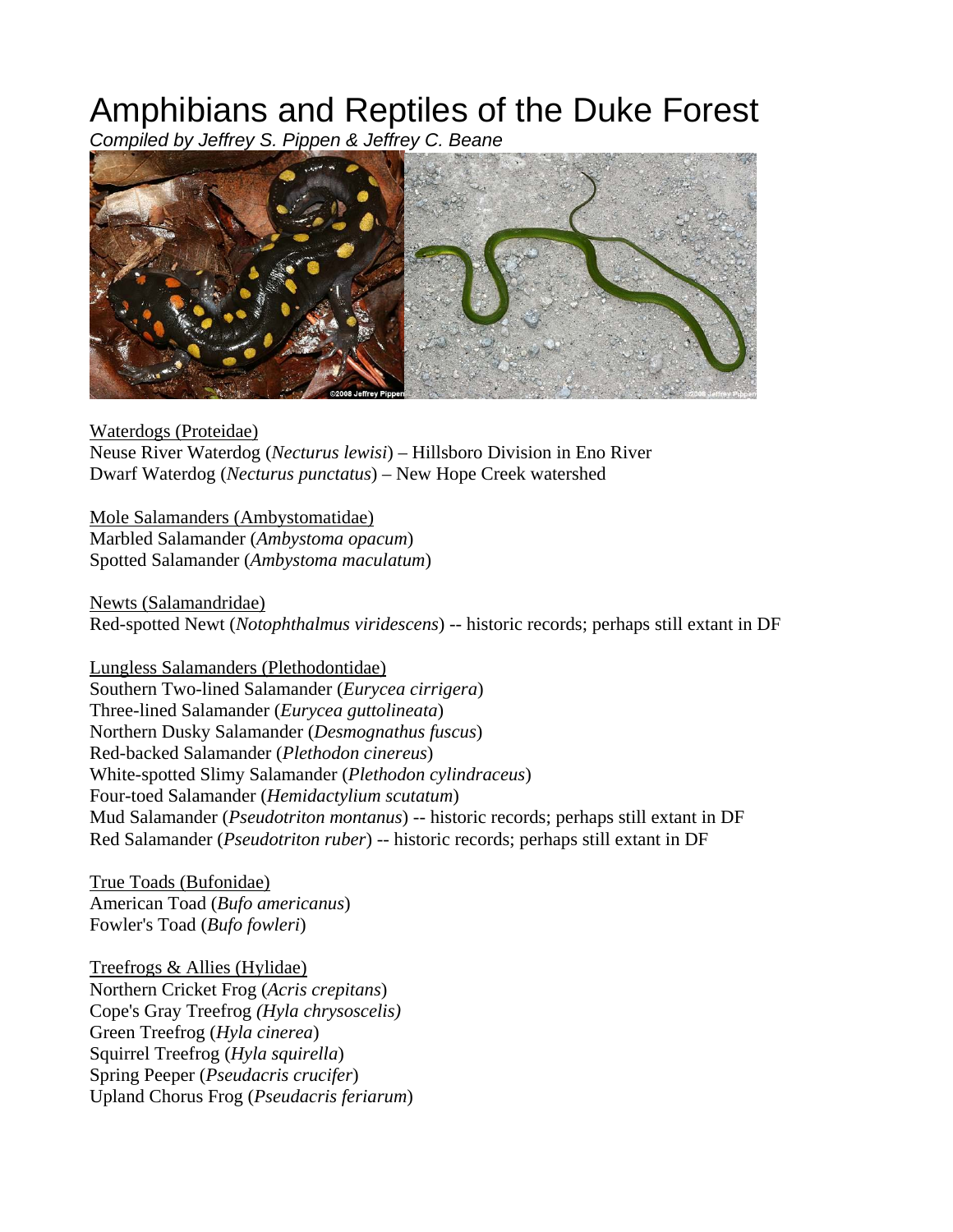Narrowmouth Toads (Microhylidae) Eastern Narrowmouth Toad (*Gastrophryne carolinensis*)

True Frogs (Ranidae) Bullfrog (*Rana catesbeiana*) Green Frog (*Rana clamitans*) Pickerel Frog (*Rana palustris*) Southern Leopard Frog (*Rana sphenocephala*)

Snapping Turtles (Chelydridae) Common Snapping Turtle (*Chelydra serpentina*)

Sliders, Cooters, & Allies (Emydidae) Painted Turtle (*Chrysemys picta*) -- historic records; perhaps still extant in DF Yellowbelly Slider (*Trachemys scripta*) River Cooter (*Pseudemys concinna*) Eastern Box Turtle (*Terrapene carolina*)

Mud & Musk Turtles (Kinosternidae) Eastern Mud Turtle (*Kinosternon subrubrum*) Common Musk Turtle (*Sternotherus odoratus*)

Spiny Lizards (Phrynosomatidae) Eastern Fence Lizard (*Sceloporus undulatus*)

Racerunners (Teiidae) Six-lined Racerunner (*Cnemidophorus sexlineatus*)

Skinks (Scincidae) Ground Skink (*Scincella lateralis*) Five-lined Skink (*Eumeces fasciatus*) Southeastern Five-lined Skink (*Eumeces inexpectatus*) Broadhead Skink (*Eumeces laticeps*)

Glass Lizards (Anguidae) Slender Glass Lizard (*Ophisaurus attenuatus*) -- historic records; possibly still extant in DF

Non-venomous Snakes (Colubridae) Worm Snake (*Carphophis amoenus*) Scarlet Snake (*Cemophora coccinea*) -- historic records; possibly still extant in DF Black Racer (*Coluber constrictor*) Ringneck Snake (*Diadophis punctatus*) Corn Snake (*Elaphe guttata*) Rat Snake (*Elaphe obsoleta*) Eastern Hognose Snake (*Heterodon platirhinos*) Mole Kingsnake (*Lampropeltis calligaster*) Eastern Kingsnake (*Lampropeltis getula*) Scarlet Kingsnake (*Lampropeltis triangulum elapsoides*) – historically reported but no vouchers specimens were collected; likely not currently present in Duke Forest